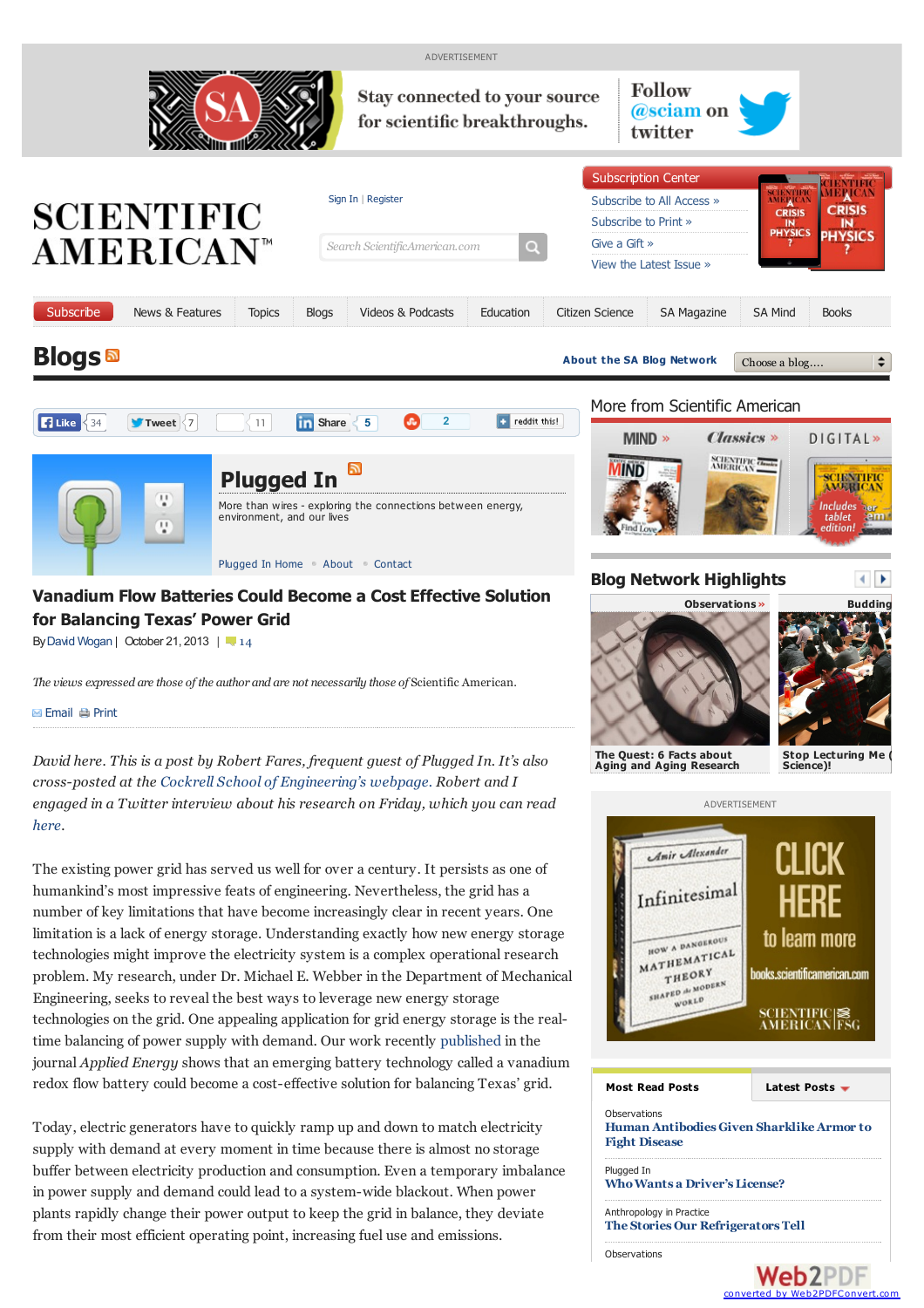Modern battery technologies could unlock a better way to match electricity supply and demand in real time. Because batteries can alternately charge and discharge without releasing emissions or suffering major efficiency losses, using them for grid balancing could save energy, improve air quality and reduce greenhouse gas emissions. At the same time, using more batteries to balance the grid could free up power plants, allowing them to operate at peak efficiency. Because batteries use fast electrochemical reactions to store energy, they can keep electric supply and demand in tighter balance than a power plant, and reduce the number of power plants we need to balance the grid and keep the lights on. For these reasons, there are already a number of pilot [projects](http://www.energystorageexchange.org/projects?utf8=%E2%9C%93&technology_type_sort_eq=&country_sort_eq=&state_sort_eq=&kW=&kWh=&benefit_stream_inf=Frequency+Regulation&ownership_model_eq=&status_eq=&siting_eq=&show_unapproved=%7B%7D&order_by=&sort_order=&search_page=1&size_kw_ll=&size_kw_ul=&size_kwh_ll=&size_kwh_ul=) evaluating the potential advantages of using fast-responding technologies like batteries on the grid, including in [Texas](http://www.ercot.com/mktrules/pilots/frrs/index).

We sought to determine when batteries used for grid balancing will become cost competitive with power plants. To answer this question, we performed a model-based economic analysis of a battery participating in Texas' wholesale electricity market, which is administered by the Electric [Reliability](http://stateimpact.npr.org/texas/tag/ercot/) Council of Texas (ERCOT).



A vanadium redox flow battery uses two different liquid vanadium solutions (an "anolyte" and a "catholyte") to store large quantities of electricity. Source: Dunn et al, 2011.

We modeled a megawatt-scale vanadium redox flow battery (VRFB), in other words, a flow battery large enough to power nearly 1000 typical residential homes. Unlike a traditional battery, a flow battery stores electricity in large tanks of chemical solution —making flow batteries modular and highly scalable. The flexible design reduces the cost of the battery system, and the all-liquid active materials give the battery a long operating lifetime. VRFBs last for ten or more years and can be charged and discharged over 10,000 times before they wear out. These features make VRFBs one of the most promising emerging grid energy storage technologies.

We used our VRFB model with publicly available electricity market price data to show the potential value of a battery performing "frequency regulation service," the technical term for balancing grid supply and demand. We implemented a decisionmaking program with the model to optimize when the battery offers frequency regulation service to the electricity market. The program shows when it's most valuable to use the battery, and calculates the maximum revenue that could be obtained from providing frequency regulation for Texas' grid with a VRFB.

Based on historic electricity prices published by ERCOT, our model shows that a  $V(\overline{D})$  with a ten-year life could be a cost-competitive solution for grid balancing if its indicate if its indicate if its indicate  $V(\overline{D})$ 

## **The Quest: 6 Facts about Aging [andAging](http://blogs.scientificamerican.com/observations/?p=19913) Research** [Observations](http://blogs.scientificamerican.com/observations) **HowYour [Smartphone](http://blogs.scientificamerican.com/observations/?p=19821) Messes with Your Brain —andYour Sleep** Follow Us:  $f \times Y$   $\Box$ See what we're tweeting about Scientific American Contributors [sciammind](http://twitter.com/sciammind) Don Corleone: Not a Nice **IIND** Guy but NoPsychopath <http://t.co/t2EXKSV1fz> 4minutes ago· [reply](http://twitter.com/intent/tweet?in_reply_to=469562154346369025) · [retweet](http://twitter.com/intent/retweet?tweet_id=469562154346369025) · [favorite](http://twitter.com/intent/favorite?tweet_id=469562154346369025) [Dina\\_Maron](http://twitter.com/Dina_Maron) Placenta may be shaping human health more than we knew <http://t.co/gsvJA2bJiH> 7 minutes ago· [reply](http://twitter.com/intent/tweet?in_reply_to=469561504715784192) · [retweet](http://twitter.com/intent/retweet?tweet_id=469561504715784192) · [favorite](http://twitter.com/intent/favorite?tweet_id=469561504715784192) [mmoyr](http://twitter.com/mmoyr) Rain every Thursday & Friday this month on East coast. Why? Maybe helped along by workweek pollution: <http://t.co/p94oes9jH3> via [@andylocal](http://twitter.com/andylocal) 9minutes ago· [reply](http://twitter.com/intent/tweet?in_reply_to=469560791797366784) · [retweet](http://twitter.com/intent/retweet?tweet_id=469560791797366784) · [favorite](http://twitter.com/intent/favorite?tweet_id=469560791797366784) [More](https://twitter.com/sciam/sciam-contributors-2) » PRINT+ **SUBSTITE DIGITAL** Get Your Content Your Way **SCIENTIFI**<br>AMERICA! **SURSCRIBE NOW K Latest Headlines on ScientificAmerican.com If You're Looking for a Healthy [Environment,](http://www.scientificamerican.com/article/if-you-re-looking-for-a-healthy-environment-follow-the-dancing-bee/) Follow the Dancing Bee What's On Your Climate Change [Summer](http://www.scientificamerican.com/article/whats-on-your-climate-change-summer-reading-list/) Reading List? Comb Jelly Genome Grows More [Mysterious](http://www.scientificamerican.com/article/comb-jelly-genome-grows-more-mysterious/) Loathed by [Motorists,](http://www.scientificamerican.com/article/loathed-by-motorists-loved-by-fruit-trees-californias-tule-fog-fades-away/) Loved by Fruit Trees, California's Tule Fog Fades Away San Francisco Is Due for a Seismic [Shake-Up](http://www.scientificamerican.com/article/san-francisco-is-due-for-a-seismic-shake-up/) Latest from Observing Scientific [Conferences](http://www.scilogs.com/community_blog/observing-scientific-conferences-as-an-outsider-%E2%80%8Ainsects-to-feed-the-world/) as an Outsider: "Insects to Feed the World" Ten facts about stilt-legged Flies [\(Micropezidae\)](http://www.scilogs.com/expiscor/ten-facts-about-stilt-legged-flies-micropezidae/) Journal Club: Wild mice actually enjoy [running](http://www.scilogs.com/maniraptora/journal-club-wild-mice-actually-enjoy-running-on-exercise-wheels/) on exercise wheels Big Picture Lessons from an [Unfortunate](http://www.scilogs.com/communication_breakdown/shepherd-climate-discussion/) Tweet**

**Wheat and [WEIRD](http://www.scilogs.com/jid/wheat-and-weird/)**

[More](http://www.scilogs.com/)

ADVERTISEMENT